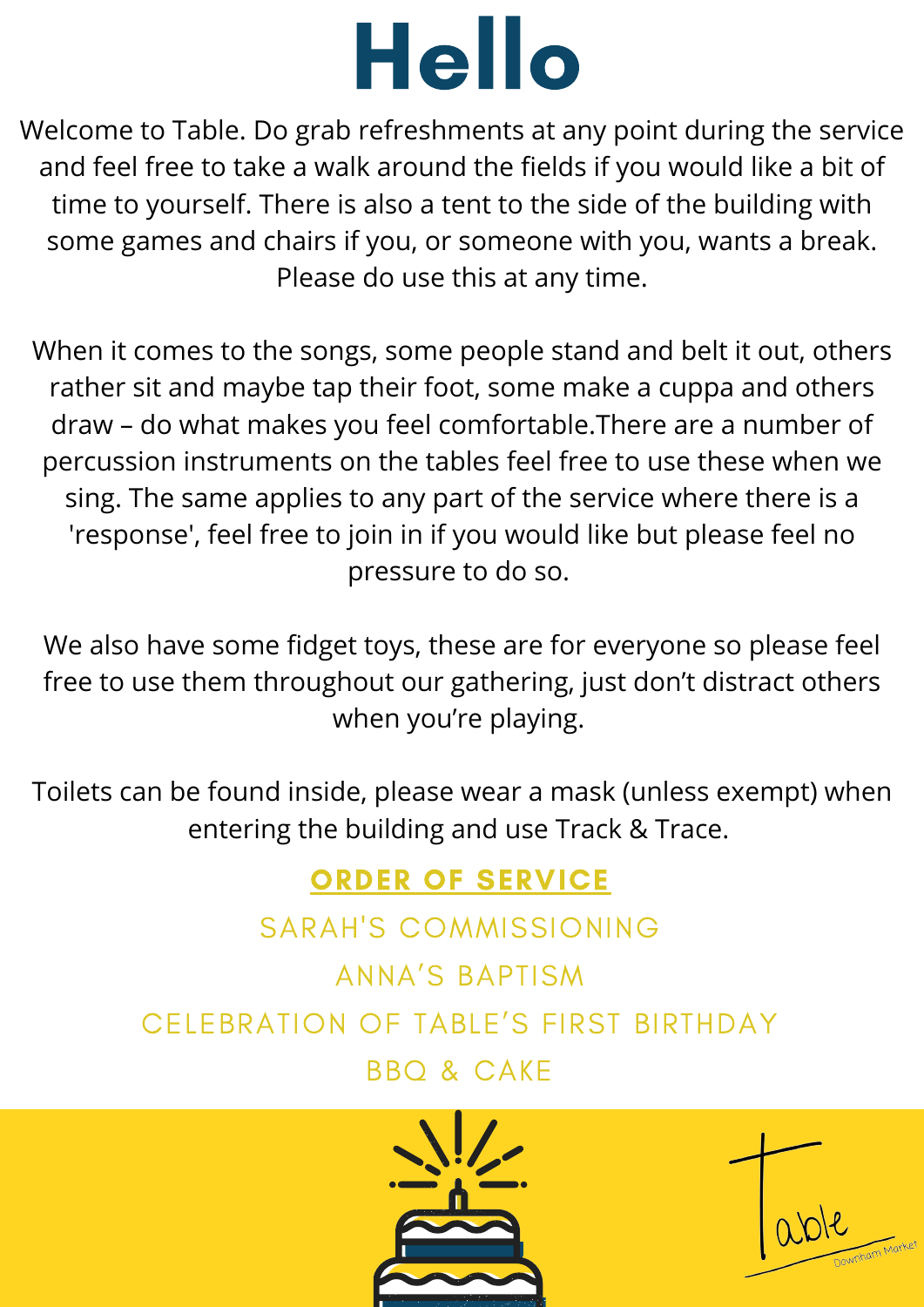### Song

#### **This is Amazing Grace**

Who breaks the power of sin and darkness? Whose love is mighty and so much stronger? The King of glory, the King above all kings Who shakes the whole earth with holy thunder? And leaves us breathless in awe and wonder? The King of glory, the King above all kings

> **[Chorus] This is amazing grace This is unfailing love That You would take my place That You would bear my cross You laid down Your life That I would be set free Oh, Jesus, I sing for All that You've done for me**

Who brings our chaos back into order? Who makes the orphans a son and daughter? The King of glory, the King of glory

Who rules the nations with truth and justice Shines like the sun in all of its brilliance The King of glory, the King above all kings



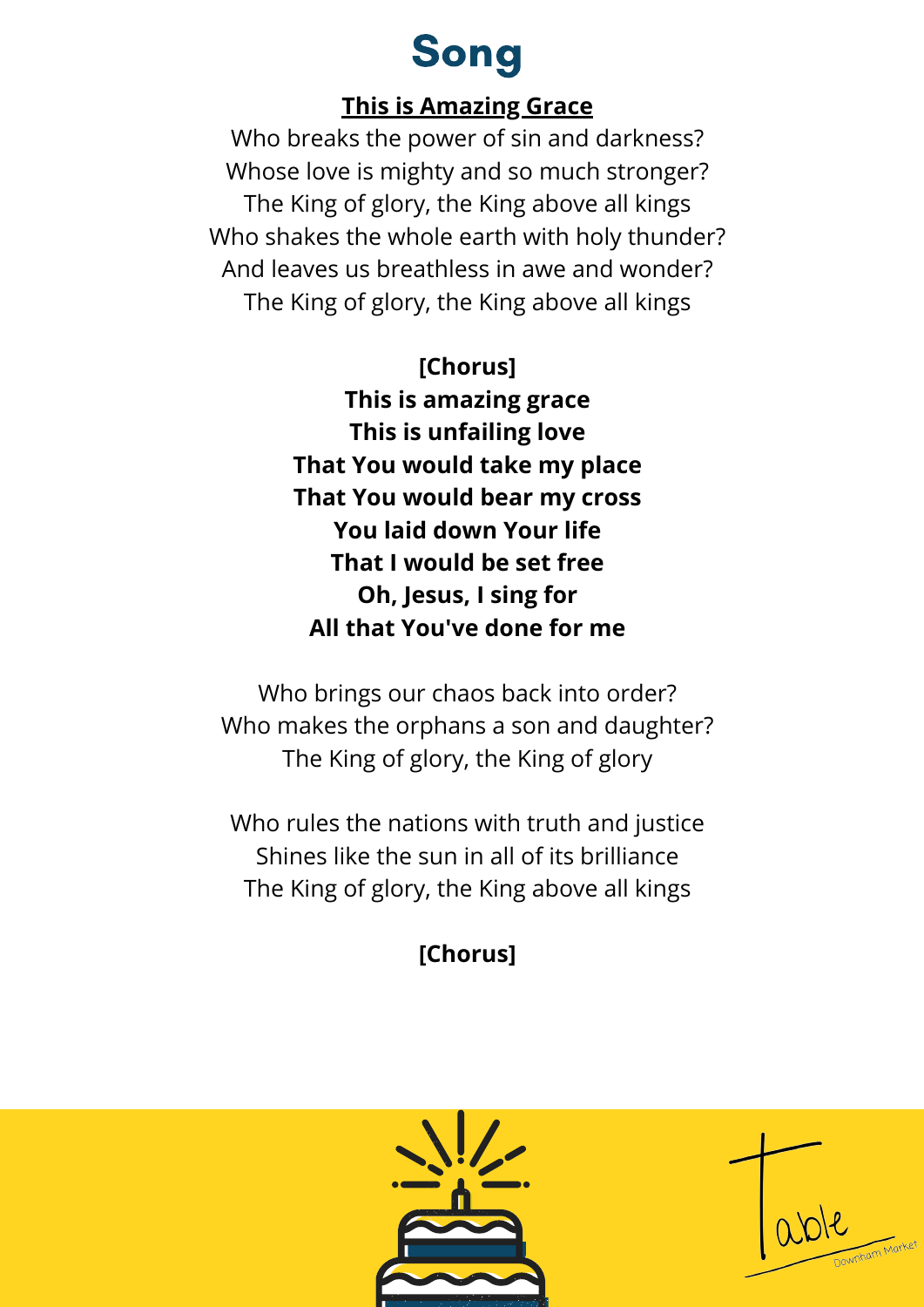Worthy is the Lamb who was slain Worthy is the King who conquered the grave

Worthy is the Lamb who was slain Worthy is the King who conquered the grave

Worthy is the Lamb who was slain Worthy is the King who conquered the grave

> Worthy is the Lamb who was slain Worthy, worthy, worthy



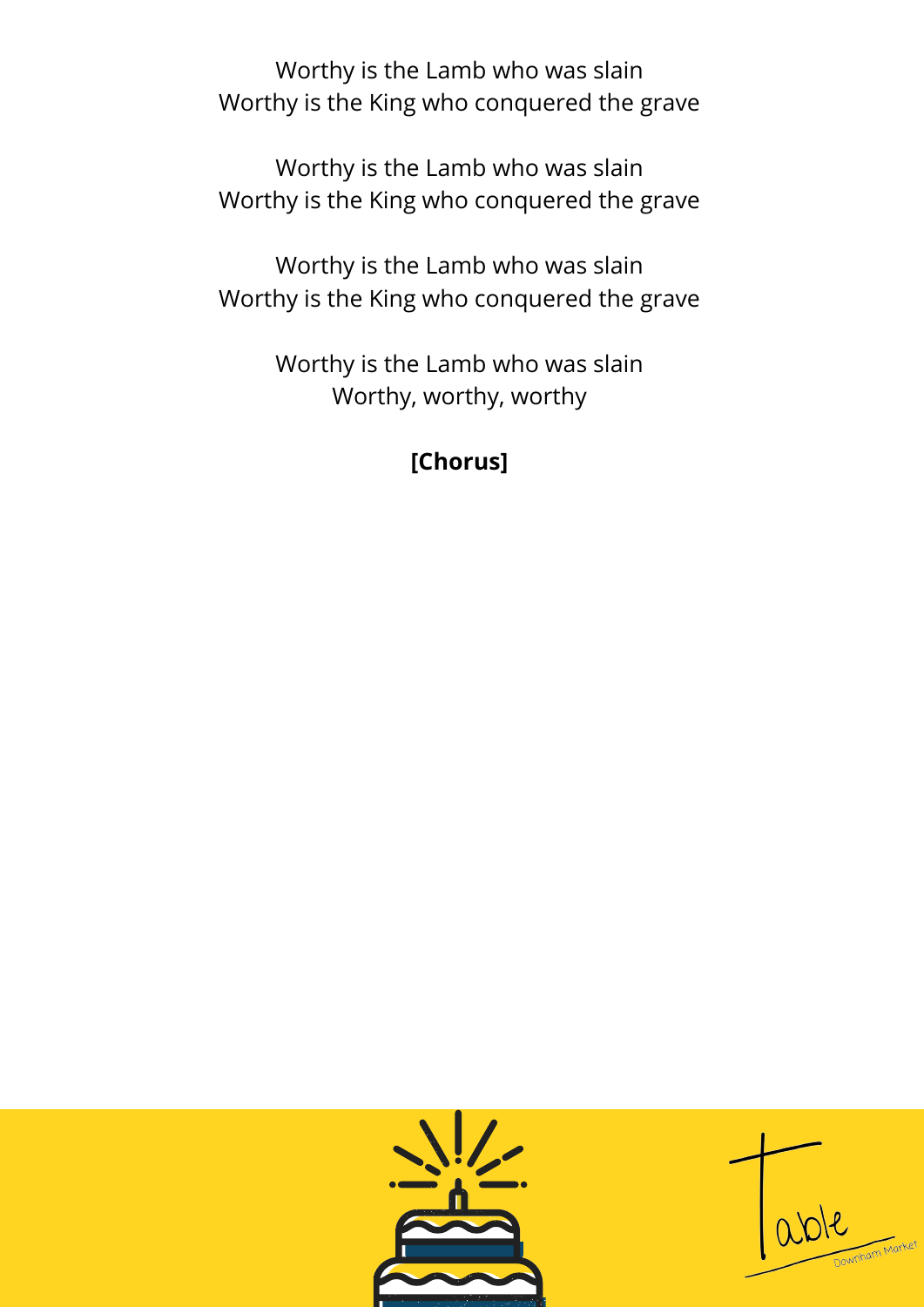#### **Beautiful Things**

All this pain I wonder if I'll ever find my way I wonder if my life could really change, at all

All this earth Could all that is lost ever be found? Could a garden come out from this ground, at all?

**[Chorus] You make beautiful things You make beautiful things out of the dust You make beautiful things You make beautiful things out of us**

All around, Hope is springing up from this old ground Out of chaos life is being found, in you

#### **[Chorus]**

You make me new, You are making me new You make me new, You are making me new



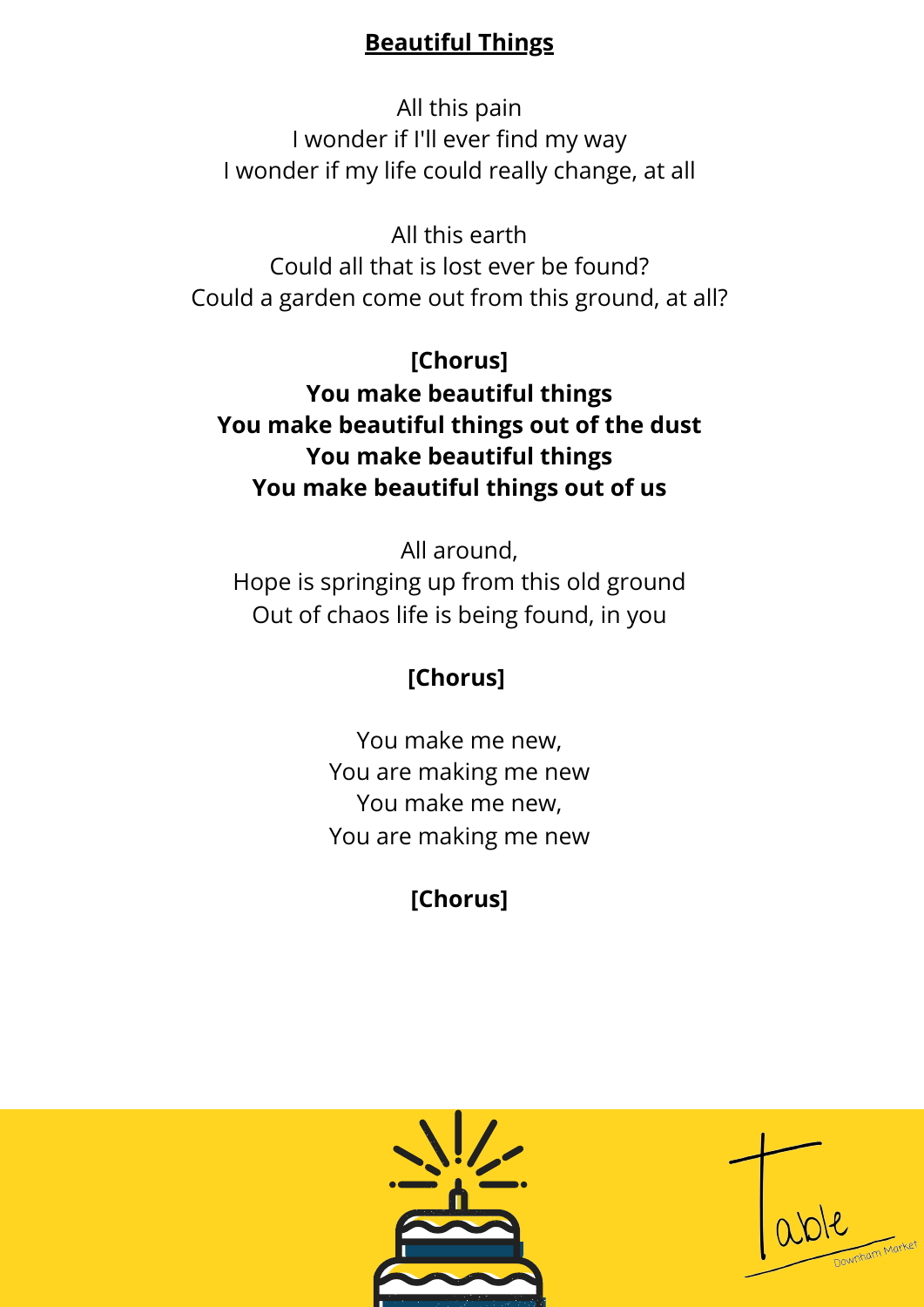### Commissioning

When asked:

Will you support each other in sharing with Sarah this ministry and support her in the role as leader of Table?

Please respond:

**We will**

## Song

#### **Who you say I am**

Who am I that the highest King would welcome me? I was lost, but He brought me in Oh His love for me Oh His love for me

> Who the Son sets free Oh, is free indeed I'm a child of God, yes, I am

Free at last, He has ransomed me His grace runs deep While I was a slave to sin, Jesus died for me Yes, He died for me

> Who the Son sets free Oh is free indeed I'm a child of God, yes, I am In my Father's house There's a place for me I'm a child of God, yes, I am

I am chosen, not forsaken I am who You say I am You are for me, not against me I am who You say I am

Who the Son sets free Oh is free indeed I'm a child of God, yes, I am In my Father's house There's a place for me I'm a child of God, yes, I am

I am chosen, not forsaken I am who You say I am You are for me, not against me I am who You say I am



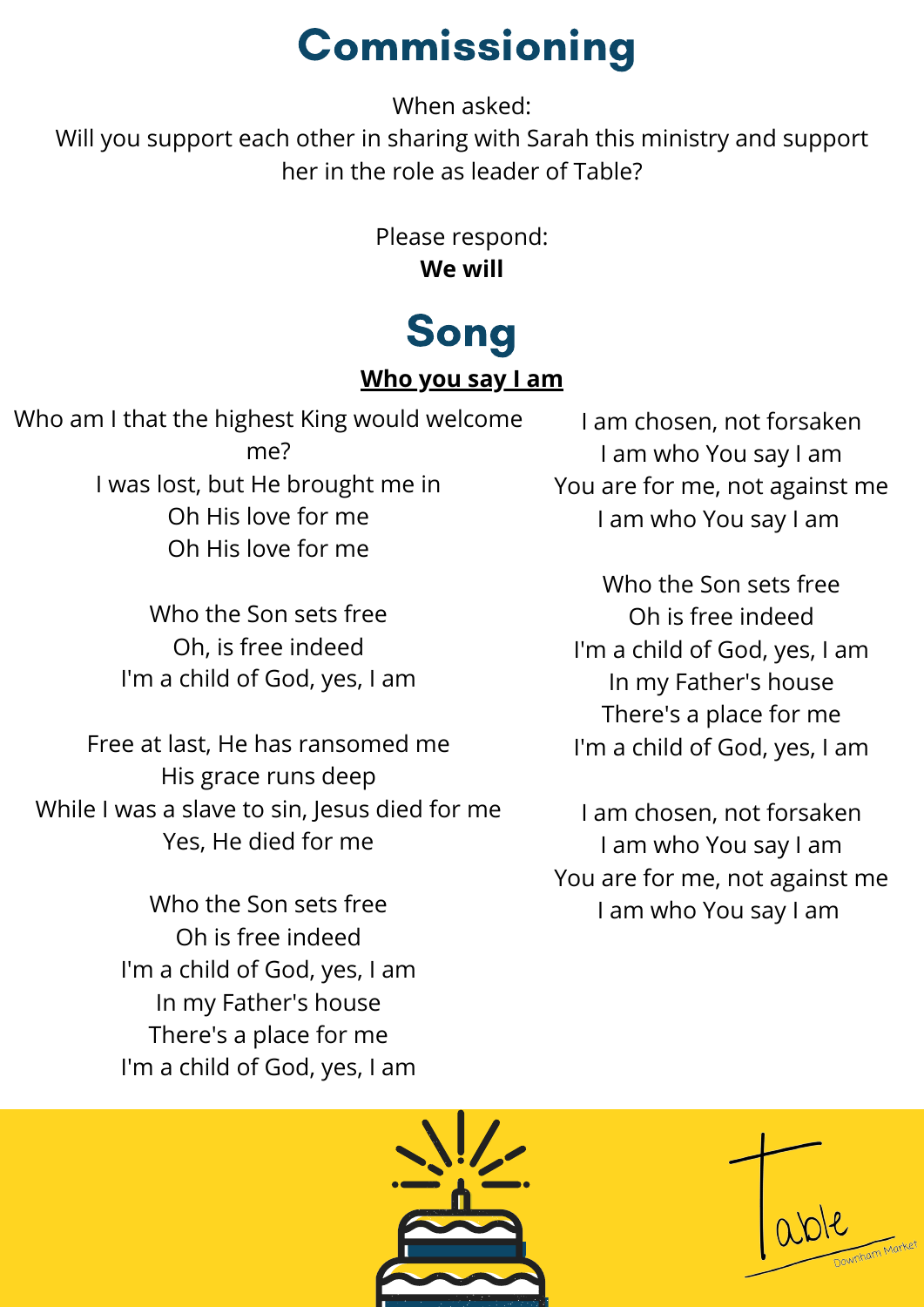#### **Oceans**

You call me out upon the waters The great unknown Where feet may fail

And there I find You in the mystery In oceans deep My faith will stand

**[Chorus] I will call upon Your name And keep my eyes above the waves When oceans rise My soul will rest in Your embrace For I am Yours You are mine**

Your grace abounds in deepest waters Your sovereign hand Will be my guide

Where feet may fail and fear surrounds me You've never failed And You won't start now

**[Chorus]**

Spirit lead me where my trust is without borders Let me walk upon the waters Wherever You would call me

Take me deeper than my feet could ever wander And my faith will be made stronger In the presence of my Savior



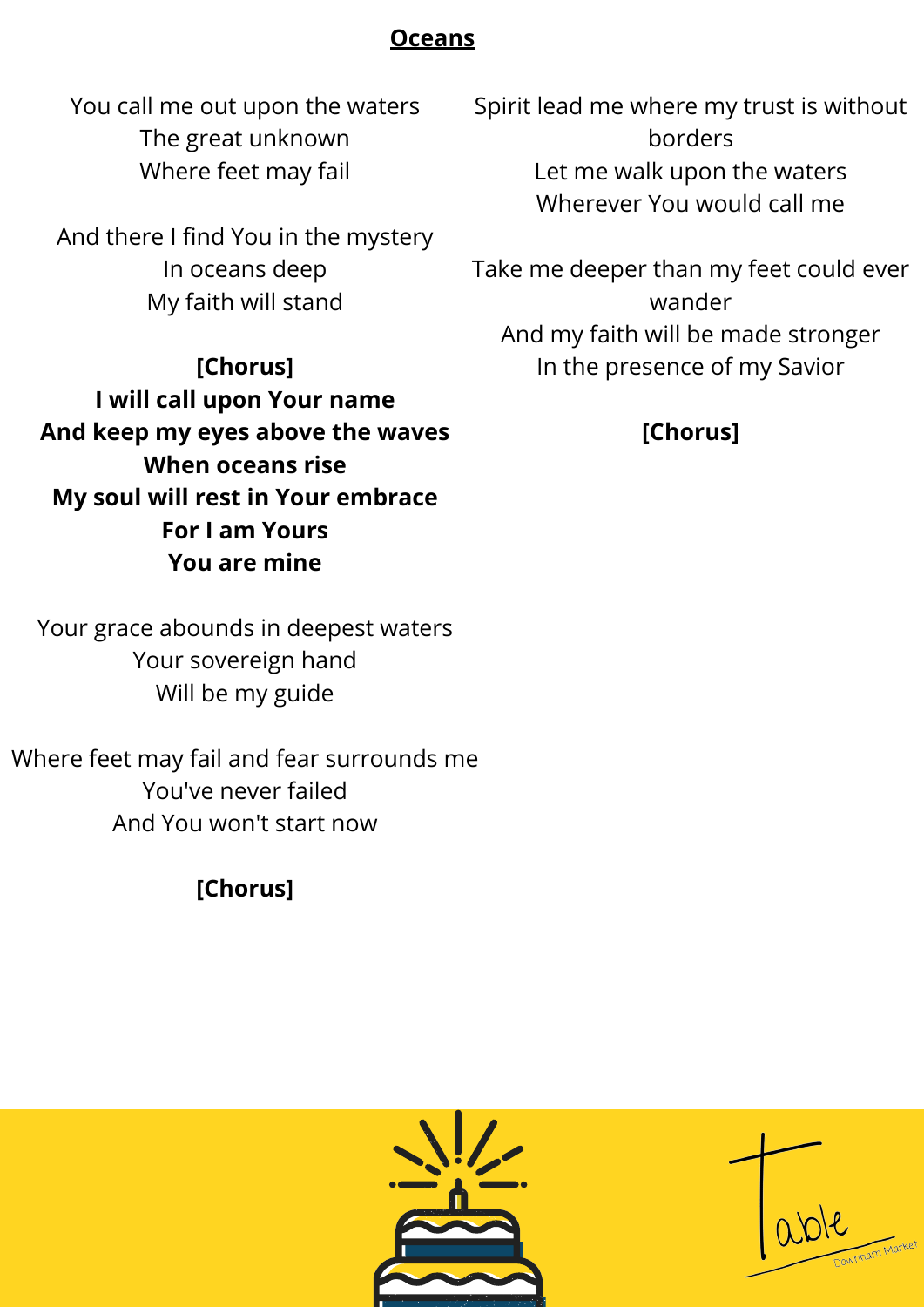# Bible

Taken from the book of Acts chapter 16, verses 9-16

That night Paul had a dream: A Macedonian stood on the far shore and called across the sea, "Come over to Macedonia and help us!" The dream gave Paul his map.

We went to work at once getting things ready to cross over to Macedonia. All the pieces had come together. We knew now for sure that God had called us to preach the good news to the Europeans.

From Troas we put out to sea and sailed straight for Samothrace, and the next day we went on to Neapolis. From there we travelled to Philippi, a Roman colony and the leading city of that district of Macedonia. And we stayed there several days.

On the Sabbath we went outside the city gate to the river, where we expected to find a place of prayer. We sat down and began to speak to the women who had gathered there.

One of those listening was a woman from the city of Thyatira named Lydia, a dealer in purple cloth. She was a worshiper of God. The Lord opened her heart to respond to Paul's message. When she and the members of her household were baptized, she invited us to her home. "If you consider me a believer in the Lord," she said, "come and stay at my house." And she persuaded us.



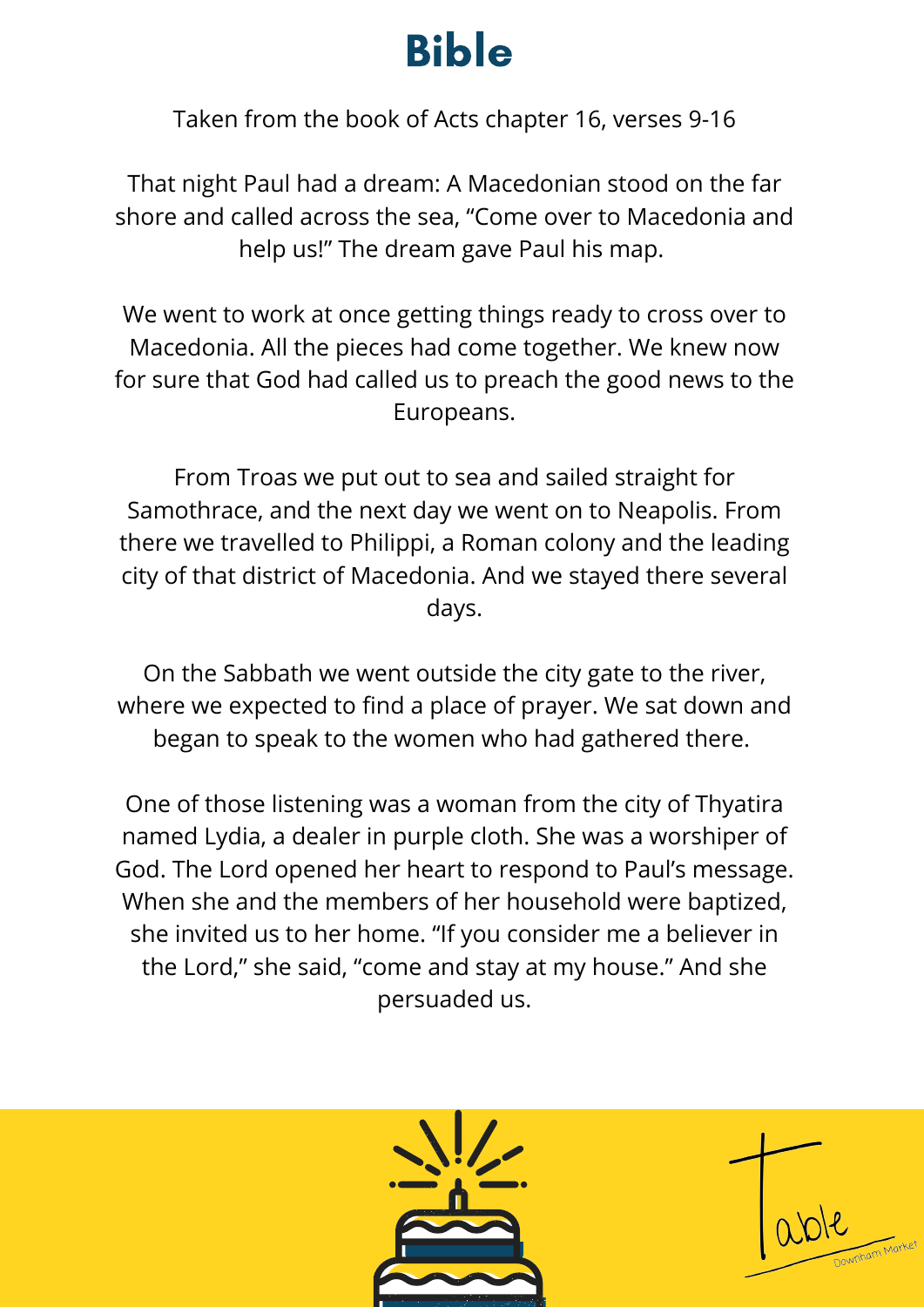### Baptism

When asked: People of God, will you welcome Anna and uphold her in her new life in Christ?

> Please respond: **With the help of God, we will**

Do you believe and trust in God the Father, source of all being and life, the one for whom we exist? **All I believe and trust.**

Do you believe and trust in God the Son, who took our human nature, died for us and rose again? **All I believe and trust.**

Do you believe and trust in God the Holy Spirit, who gives life to the people of God and makes Christ known in the world? **All I believe and trust.**

> This is the faith of the Church. **All This is our faith. We believe and trust in one God, Father, Son and Holy Spirit.**



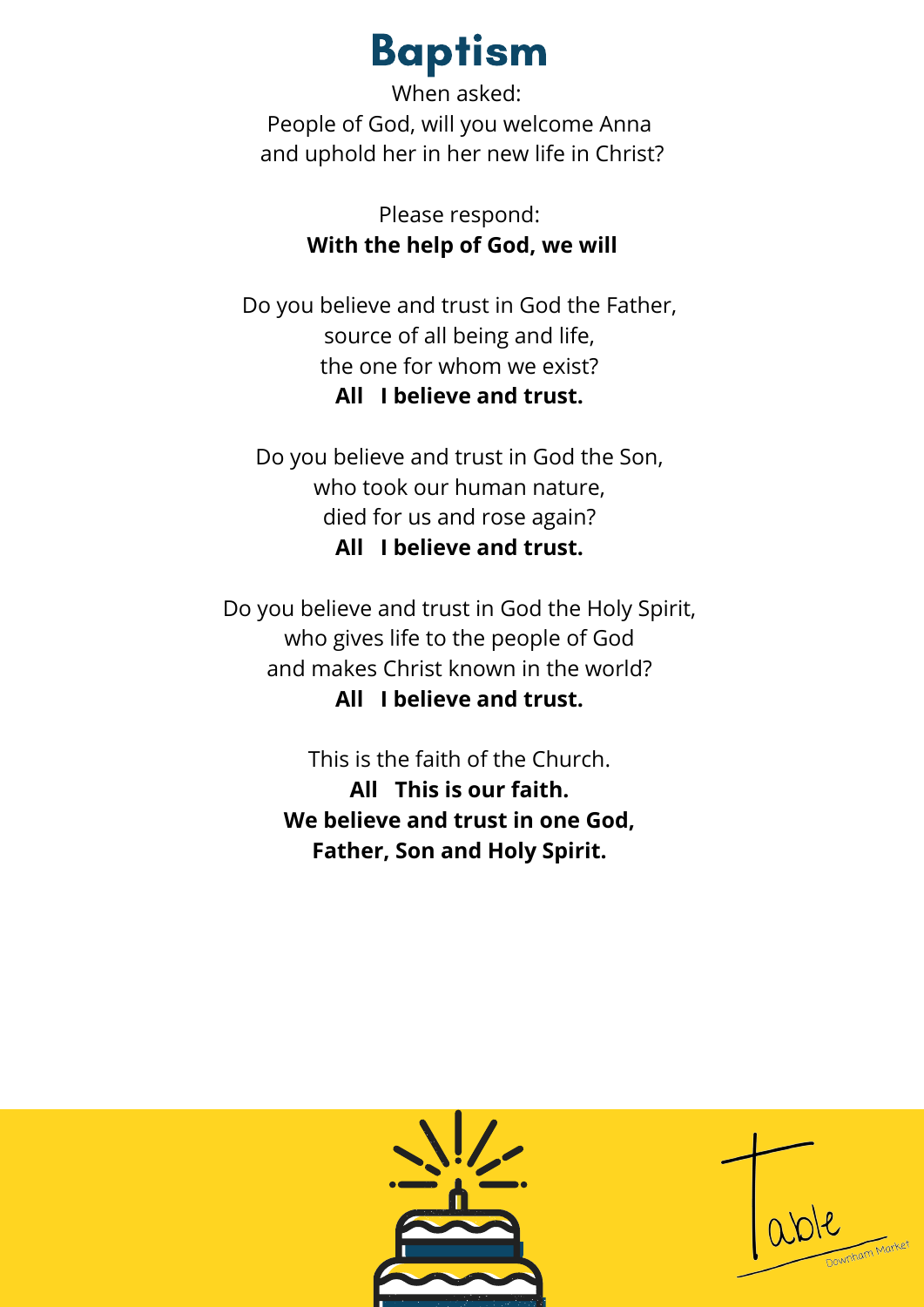#### When you hear:

God has delivered us from the dominion of darkness and has given us a place with the saints in light. You have received the light of Christ; walk in this light all the days of your life.

> Please respond: Shine as a light in the world, to the glory of God the Father.

# The Lord' s Prayer

Our Father in heaven, hallowed be your name, your kingdom come, your will be done, on earth as in heaven. Give us today our daily bread. Forgive us our sins as we forgive those who sin against us. Lead us not into temptation but deliver us from evil. For the kingdom, the power, and the glory are yours now and for ever. Amen.



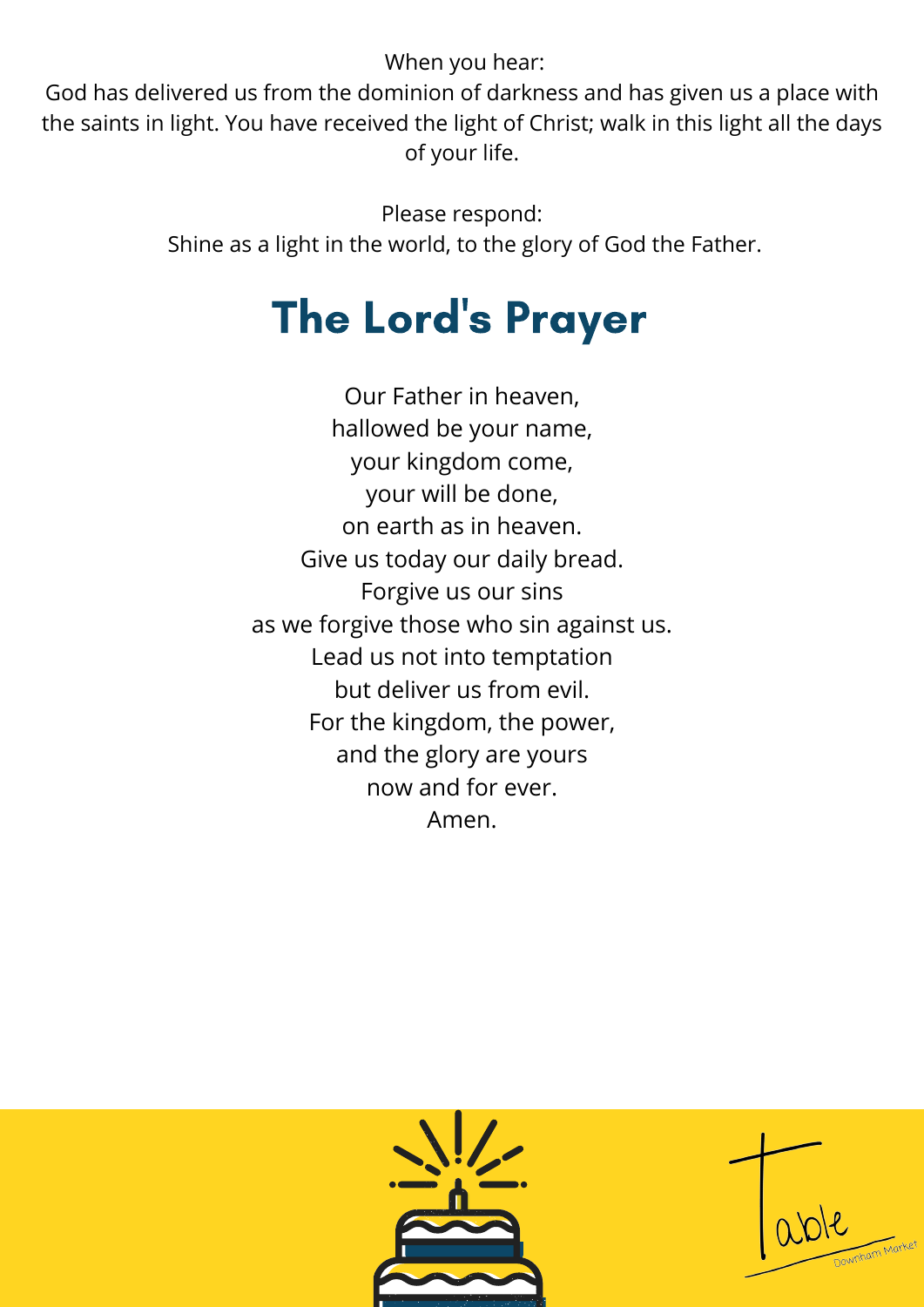# Comissioning of Table

Jesus says, 'You shall love the Lord your God with all your heart and with all your soul and with all your mind and with all your strength'.

#### **All He calls us to be a worshipping community, offering all to God in prayer.**

Jesus says, 'Go therefore and make disciples of all nations, baptising them in the name of the Father and of the Son and of the Holy Spirit, and teaching them to obey everything I have commanded you'.

**All He calls us to be a missionary people, making known the redeeming love of God.**

Jesus says, 'If any want to become my followers, let them deny themselves and take up their cross and follow me'.

**All He calls us to be a sacrificial community, generously giving from all that God has given us.**

Jesus says, 'Anyone who comes to me, I will never turn away'.

**All He calls us to be an inclusive community sharing the hospitality of God's Kingdom with all.**

# Celebrating One Year of being Table